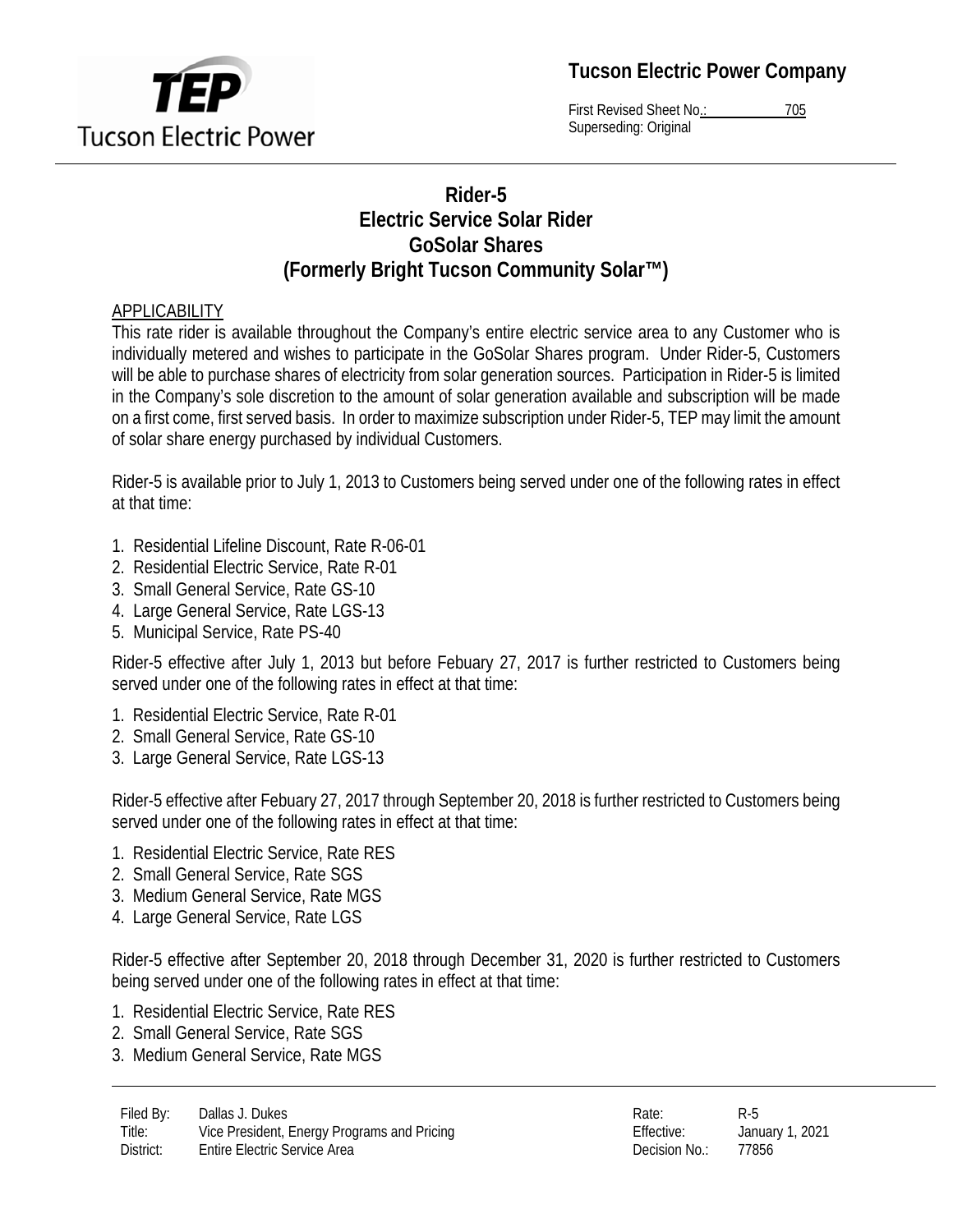

**Tucson Electric Power Company** 

First Revised Sheet No.: 705-1 Superseding: Original

Rider-5 effective January 1, 2021 is further restricted to Customers being served under one of the following rates in effect at that time:

- 1. Residential Electric Service, Rate RES
- 2. Small General Service, Rate SGS
- 3. Medium General Service, Rate MGS
- 4. Large General Service, Rate LGS

Customers being served under self-generation riders or plans may not purchase power under Rider-5 including, but not limited to Rider-4 Net Metering for Certain Partial Requirements Service (NM-PRS) and Rider-14 RCPPRS Resource Comparison Proxy Export Rate for Certain Partial Requirements Service.

### RATE

Customers can contract for a portion or up to their average annual usage in solar shares of 150 kilowatt hours (kWh) each. Delivery charges will be applied to all energy delivered, including energy delivered under Rider-5. The Customer is responsible for paying (each month) all charges incurred under their applicable rate, and the total solar energy contracted for multiplied by the applicable solar share energy rate. Any demand based charges under the Customer's current rate will not be affected by elections under Rider-5. No discounts specified in any of the above-listed tariffs will apply to this rider. The rates are shown in the TEP Statement of Charges.

### TEP STATEMENT OF CHARGES

For all additional charges and assessments approved by the Arizona Corporation Commission (ACC) see the TEP Statement of Charges which is available on TEP's website at www.tep.com.

### RULES AND REGULATIONS

The standard Rules and Regulations of the Company as on file with the ACC shall apply where not inconsistent with this rider.

### TAX CLAUSE

To the charges computed under this rider, including any adjustments, shall be added the applicable proportionate part of any taxes or governmental impositions which are or may in the future be assessed on the basis of gross revenues of the Company and/or the price or revenue from the electric energy or service sold and/or the volume of energy generated or purchased for sale and/or sold hereunder.